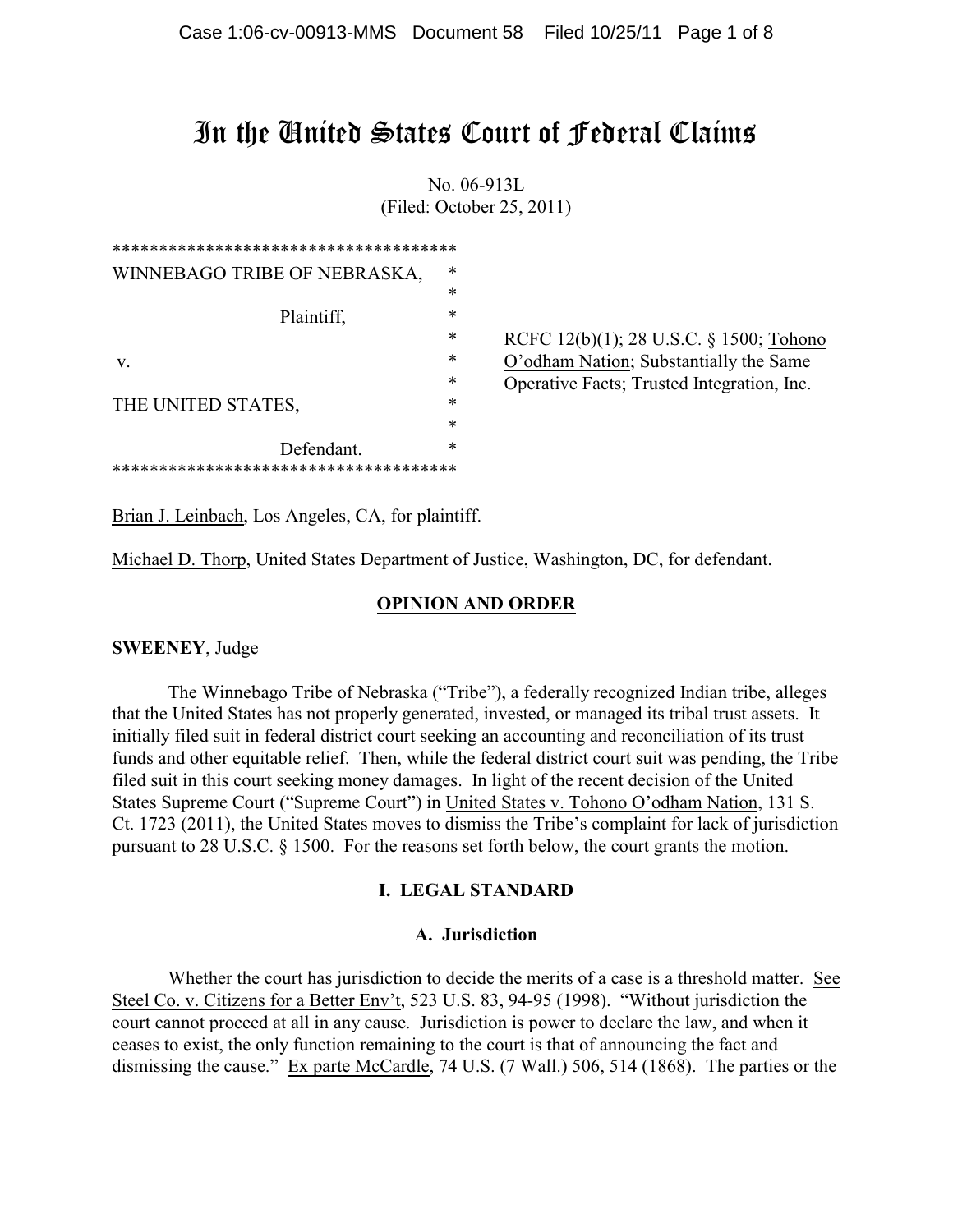court sua sponte may challenge the court's subject matter jurisdiction at any time. Arbaugh v. Y & H Corp., 546 U.S. 500, 506 (2006).

The ability of the United States Court of Federal Claims ("Court of Federal Claims") to hear and decide suits against the United States is limited. "The United States, as sovereign, is immune from suit save as it consents to be sued." United States v. Sherwood, 312 U.S. 584, 586 (1941). The waiver of immunity "cannot be implied but must be unequivocally expressed." United States v. King, 395 U.S. 1, 4 (1969).

## **B. 28 U.S.C. § 1500**

The statute relied upon by the United States in urging dismissal of the Tribe's complaint, 28 U.S.C. § 1500, deprives the Court of Federal Claims of jurisdiction over claims that are already pending in another court. Specifically, the statute provides:

The United States Court of Federal Claims shall not have jurisdiction of any claim for or in respect to which the plaintiff or his assignee has pending in any other court any suit or process against the United States or any person who, at the time when the cause of action alleged in such suit or process arose, was, in respect thereto, acting or professing to act, directly or indirectly under the authority of the United States.

28 U.S.C. § 1500 (2006). This statute "was intended to protect the United States from having to defend two lawsuits over the same matter simultaneously." UNR Indus., Inc. v. United States, 962 F.2d 1013, 1019 (Fed. Cir. 1992) (en banc), aff'd sub nom. Keene Corp. v. United States, 508 U.S. 200 (1993).

In Loveladies Harbor, Inc. v. United States, the United States Court of Appeals for the Federal Circuit ("Federal Circuit") concluded that "[f]or the Court of Federal Claims to be precluded from hearing a claim under § 1500, the claim pending in another court must arise from the same operative facts, and must seek the same relief."<sup>1</sup> 27 F.3d 1545, 1551 (Fed. Cir. 1994)

 $<sup>1</sup>$  In arriving at this conclusion, the Federal Circuit drew from the holdings in several</sup> prior decisions. First, in Johns-Manville Corp. v. United States, the Federal Circuit held that "the term 'claim' in 28 U.S.C. § 1500 [is] defined by the operative facts alleged, not the legal theories raised." 855 F.2d 1556, 1563 (Fed. Cir. 1988). In other words, alleging an alternative legal theory would not create a new claim. Next, in Casman v. United States, the United States Court of Claims found that the relief sought by the plaintiff–money damages in the form of back pay–was "entirely different" from the relief he sought in the federal district court–equitable relief in the form of reinstatement–rendering the claims alleged in the two suits distinct. 135 Ct. Cl. 647 (1956), abrogated by Tohono O'odham Nation, 131 S. Ct. at 1731. Finally, in Keene Corp., the Supreme Court clarified that only "some overlap" in the relief requested was necessary to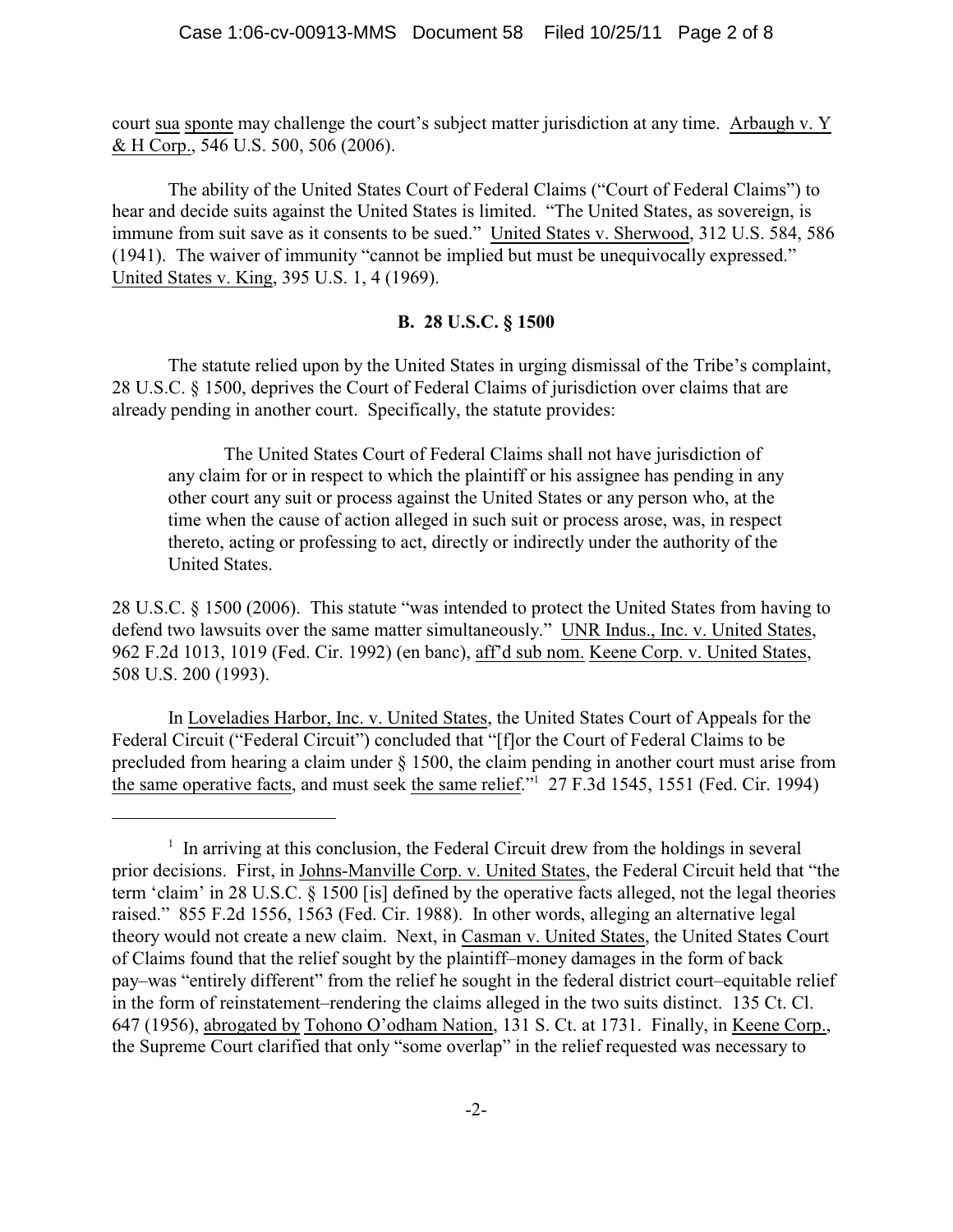(en banc), abrogated by Tohono O'odham Nation, 131 S. Ct. at 1731. In Tohono O'odham Nation, however, the Supreme Court rejected the standard set forth in Loveladies Harbor, Inc. and held that "[t]wo suits are for or in respect to the same claim, precluding jurisdiction in the [Court of Federal Claims], if they are based on substantially the same operative facts, regardless of the relief sought in each suit." 131 S. Ct. at 1731. To determine whether the Tribe's two suits "are based on substantially the same operative facts," the court examines the factual allegations in each of the complaints.

## **II. THE COMPLAINTS**

#### **A. Federal District Court**

The Tribe filed suit in the United States District Court for the District of Columbia on December 30, 2005. In its amended complaint, filed on June 30, 2006, it set forth a statement of facts that served as the basis for its claims for relief. According to the amended complaint, the Tribe resides on an Indian reservation established by the United States, and owns certain valuable assets that are held in trust by the United States for its benefit, including money, land, and the natural resources located on its land. In addition, the Tribe has entered into treaties, settlements, and other contractual agreements with the United States that granted the United States possession of land and resources in exchange for specific consideration, such as money, goods, and services. In many instances, Congress appropriated money to pay the consideration. Those appropriated funds became part of the Tribe's trust assets.

The land and resources held in trust for the Tribe are inalienable except as authorized by Congress or as allowed by its treaties with the United States. Congress has authorized the Secretary of the United States Department of the Interior ("Secretary") to convey certain interests in the trust land and resources, including leases, easements, rights of way, resource harvesting, and resource use agreements. Congress has also authorized the Secretary to withdraw certain tribal lands from the trust for federal and private purposes. The Secretary must adhere to federal law in making the conveyances. The Secretary must also, in general, compensate the Tribe for the conveyance and use of tribal land and resources.

Pursuant to the authority granted by Congress, the Secretary has approved, with respect to the Tribe's land, agreements for the extraction and use of resources, leases, easements, and grazing permits, as well as grants to third parties for the use of the Tribe's land and resources for specific purposes. The Secretary has also conveyed title to certain of the Tribe's lands and approved the use of the Tribe's land for federal purposes.

The Secretary, along with other federal officials, is charged with fulfilling the trust obligations of the United States. As trustee, the United States has a fiduciary relationship with

satisfy the "same relief" analysis. 508 U.S. at 212-13. Therefore, to maintain distinct claims, a plaintiff would be required to seek mutually exclusive forms of relief.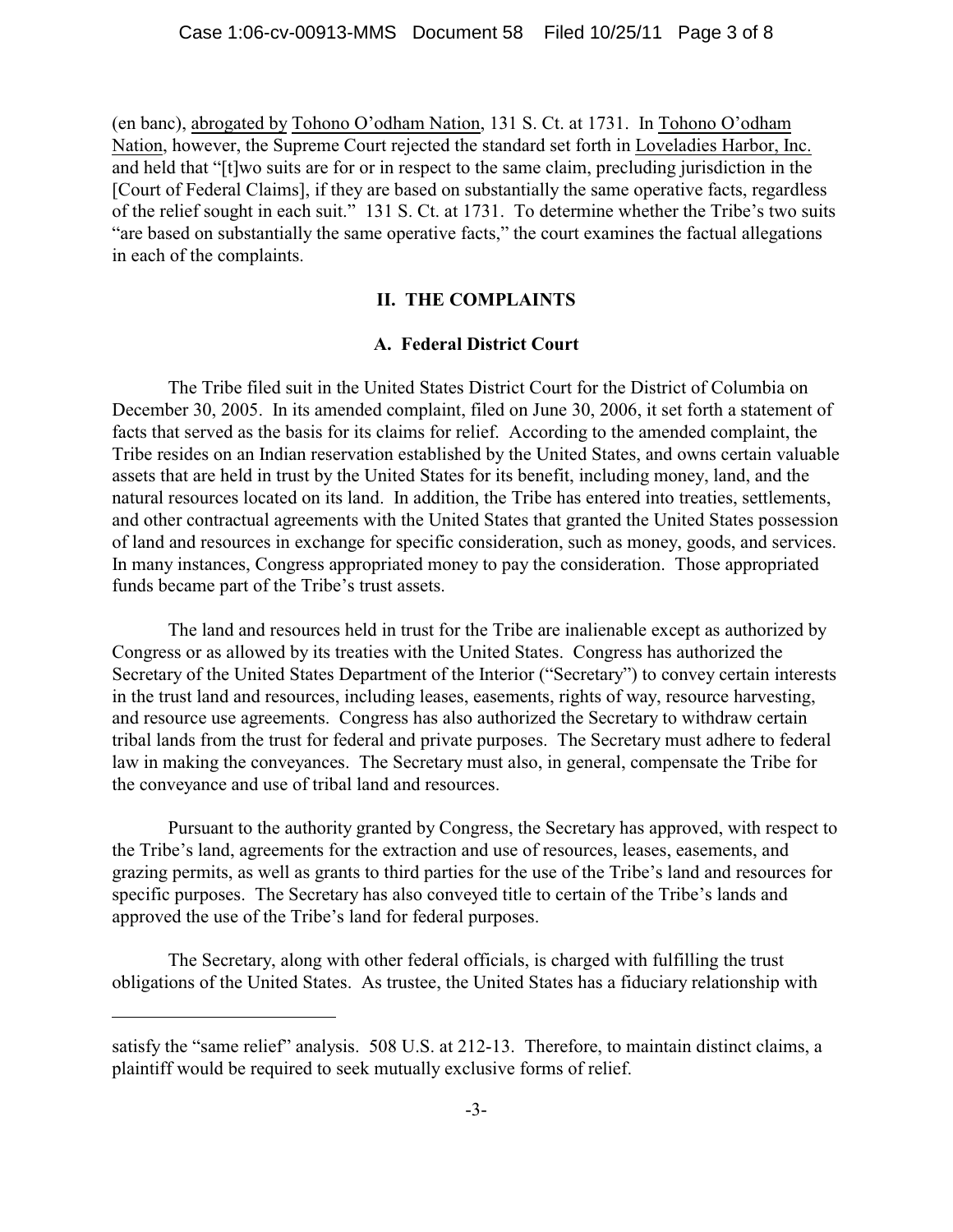the Tribe and must administer the trust with the greatest possible skill and care. Thus, the United States is obligated to ensure that the trust assets are protected, preserved, and managed so as to produce the highest and best use and return; ensure that the Tribe is afforded its full rights to compensation; collect trust funds; create trust accounts; ensure that compensation for the loss or use of trust land and resources is placed into the trust accounts; maintain adequate records regarding the trust assets; maintain adequate systems and controls to protect against errors or dishonesty; provide regular and accurate accountings to the Tribe; refrain from self-dealing or benefitting from managing trust assets; ensure compliance with the legal protections afforded the Tribe; and consult with the Tribe regarding the management of trust assets.

The officials acting on behalf of the United States as trustee control and manage all of the Tribe's trust assets. They also have control over all of the books and records of accounts related to the trust assets. However, they have never provided the Tribe a full, accurate, or timely account of the trust assets or a clear statement of origin and use of all of the funds in the trust accounts. The Tribe is therefore uninformed regarding the trust assets it owns, the income and interest generated by its current and formerly owned trust assets, the disposition of that income, and whether the United States has properly managed its trust assets. These issues, as they relate to Indian tribal trusts in general, have been investigated and documented by the United States over the last two decades.

Based on these factual allegations, the Tribe averred in its amended complaint that the United States' mismanagement of its trust assets caused it to suffer losses, but that it could not ascertain the extent of its losses because the United States had not provided it with a full and complete accounting of its trust assets.

## **B. The Court of Federal Claims**

The Tribe filed suit in the Court of Federal Claims on December 28, 2006. As it did in its amended complaint in federal district court, it sets forth a statement of facts in its complaint that serves as the basis for its claims for relief. According to the Tribe, it is a party to a series of treaties with the United States, it is under the protection of the United States, and a fiduciary relationship exists between it and the United States. Some of the treaties to which it is a party directed the payment of monetary or other consideration to the Tribe, provided for the creation of trust accounts, and established requirements for the management of trust funds. Other treaties established the reservation upon which the Tribe currently resides. Altogether, the Tribe owns a large number of valuable assets that are held in trust by the United States for its benefit, including money, land, and the natural resources located on its land.

The land and resources held in trust for the Tribe are inalienable except as authorized by Congress or as allowed by its treaties with the United States and its organic documents. Congress has authorized the Secretary to convey certain interests in the trust land and resources, such as leases, easements, rights of way, resource harvesting, and resource use agreements. The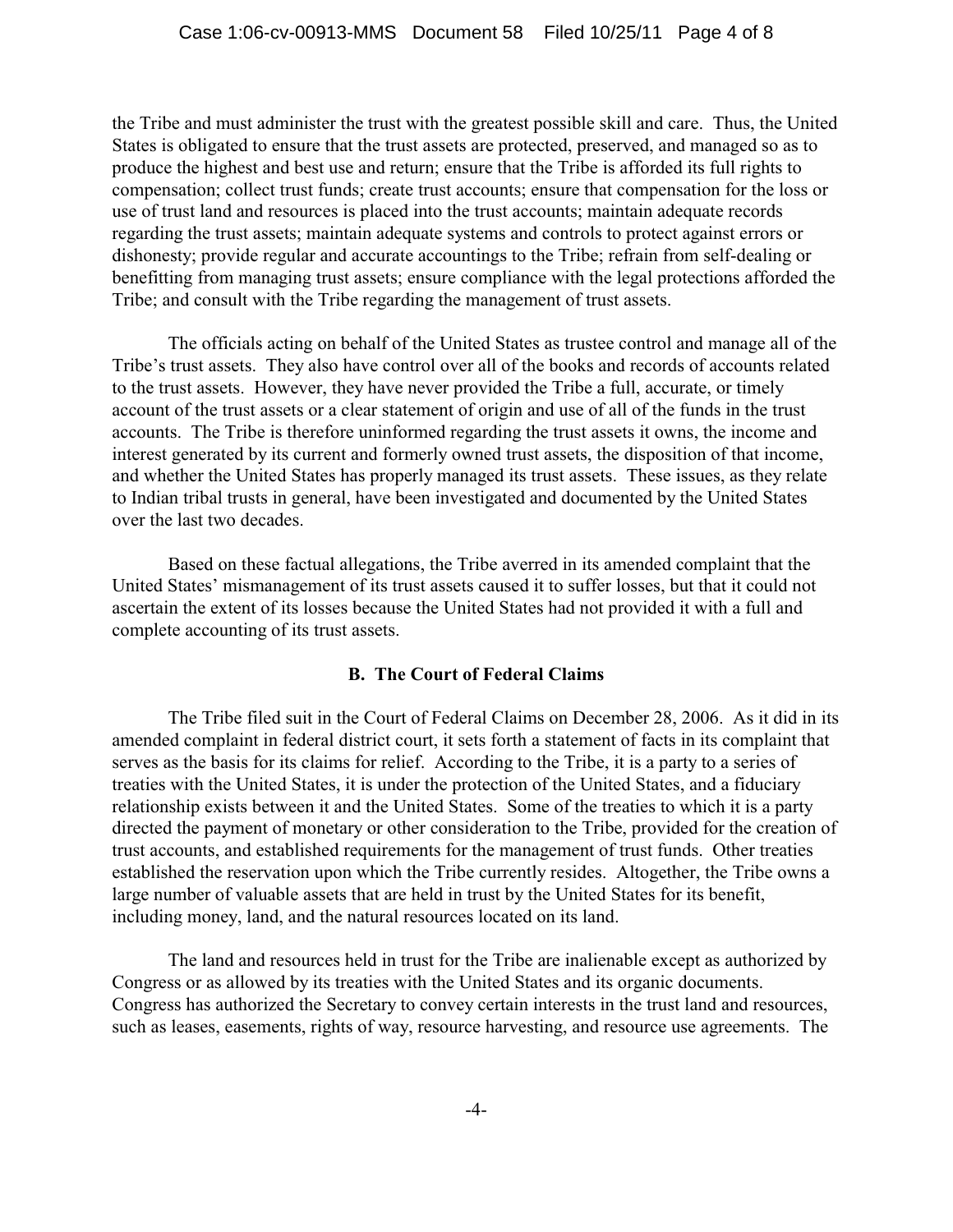Secretary must adhere to federal law in making the conveyances. The Secretary must also, in general, compensate the Tribe for the conveyance and use of the land and resources.

In addition to setting forth requirements for conveying interests in trust land and resources, federal law authorizes the Secretary to collect income from trust assets and deposit that income into the United States Treasury or other accounts. Federal law also requires the United States to pay interest on trust funds and to invest the trust funds, thereby increasing the productivity of the funds.

The United States controls and manages the Tribe's trust assets. It has approved leases, easements, rights-of-way, and third-party uses and taking of land and resources. It also assumed the responsibility for collecting, depositing, and investing the income generated from its management of the Tribe's trust assets. Indeed, it is required to invest the Tribe's trust funds in the highest-yielding investment vehicle available.

The United States' role as trustee obligates it to ensure that the trust assets are protected, preserved, and managed so as to produce the highest and best use and return; ensure that the Tribe is afforded its full rights to compensation; and administer its duties with the greatest possible skill and care. It must also exercise opportunities to obtain monetary benefits from the trust land and resources; enter into reasonable contracts to advance those opportunities; timely collect trust funds; timely create trust accounts; ensure that compensation for the loss or use of trust land and resources is timely placed into the trust accounts; maintain adequate records regarding the trust assets; maintain adequate systems and controls to protect against errors or dishonesty; provide regular and accurate accountings to the Tribe; refrain from self-dealing or benefitting from managing trust assets; ensure compliance with the legal protections afforded the Tribe; and consult with the Tribe regarding the management of trust assets. The United States is further obligated by statute to provide adequate systems for accounting for and reporting trust account balances; provide adequate controls over receipts and disbursements; provide timely periodic reconciliations of the trust accounts; determine accurate cash balances; prepare and supply periodic statements of account performance, with account balances available daily; establish consistent written policies and procedures for trust account management and accounting; provide adequate staffing, supervision, and training for trust account management and accounting; and appropriately manage natural resources located on trust lands.

For the last several decades, the United States' administration of Indian tribal trusts and management of tribal trust assets have been investigated and criticized. The following problems have been identified: the United States' inability to account for funds due to its loss of or failure to keep records, undue delays in making investments, and poor investment decision making. The Tribe alleges that these problems have affected its trust assets and have caused it to sustain monetary losses. It further alleges that the United States' failure to provide an accounting of its trust assets prevents it from knowing the extent of its losses.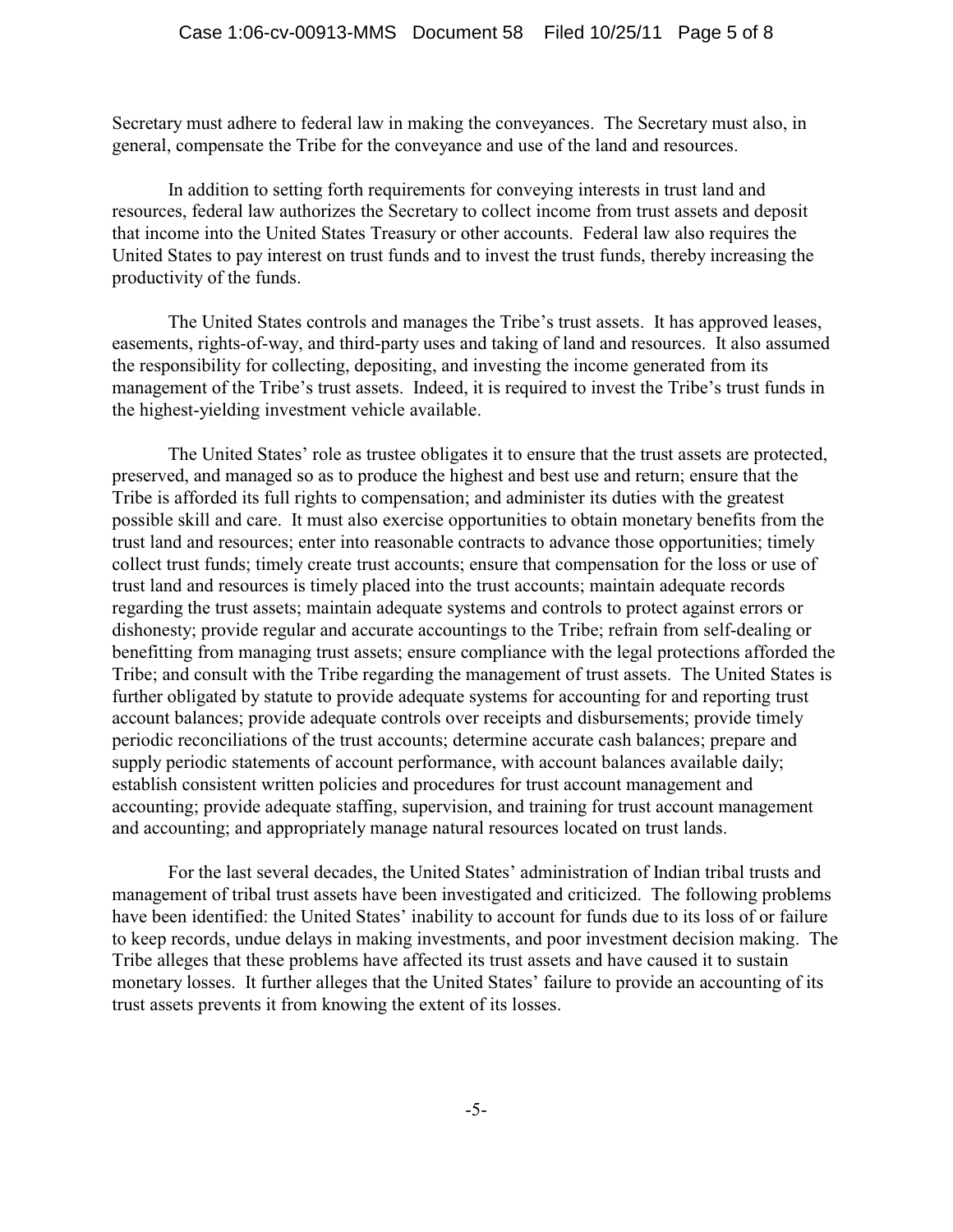#### **III. DISCUSSION**

In its motion to dismiss, the United States contends that both of the Tribe's suits arise from substantially the same operative facts and that, as a result, the Tribe's complaint falls within the ambit of 28 U.S.C. § 1500 and should be dismissed. In response, the Tribe proffers a definition of operative facts–those facts that are material to the proof of a claim–meant to exclude those facts alleged in a complaint that merely provide background for the substantive allegations.<sup>2</sup> It accordingly claims that any factual similarity between the two suits is limited to these background facts and does not extend to their respective operative facts. The Tribe further contends that its suits are not based on the same operative facts because it alleges breaches of distinct trust duties in each suit and the evidence required to prove the breaches in each suit would therefore be different. The United States responds that the Tribe's attempt to distinguish the facts upon which the suits are based is unavailing. The court agrees.

In both complaints, the Tribe identifies the same trust corpus and many of the same trust duties. And, in both complaints, the Tribe alleges that the United States improperly administered its trust and mismanaged its trust assets by, among other things, being unable to account for the Tribe's trust assets and income, and failing to invest trust funds in the most productive manner. In other words, the Tribe alleges in both suits that the United States breached its trust responsibilities. Moreover, in evaluating the Tribe's claims, both the federal district court and the Court of Federal Claims would be required to examine evidence concerning the United States' accounting and management of the Tribe's trust assets. Indeed, the Tribe concedes as much by alleging in its federal district court complaint that it requires an accounting to ascertain the extent of its money damages, while at the same time alleging in its Court of Federal Claims complaint that it is prevented from knowing the extent of its money damages because the United States has not provided an accounting. The facts forming the basis of the two suits are clearly intertwined. Thus, rather than presenting two distinct sets of operative facts, as the Tribe contends, the complaints reveal a substantial factual overlap between the two suits.<sup>3</sup>

 $\frac{1}{2}$  In support of this assertion, the Tribe relies upon Loveladies Harbor, Inc., in which the Federal Circuit posited that "[i]nsofar as a fact is 'operative'–i.e., relevant to a judicially imposed remedy–it is necessarily associated with an underlying legal theory, that is, the cause of action." 27 F.3d at 1551 n.17. Because a definition of "operative fact" was not necessary for the resolution of the issues before the Federal Circuit, however, this language amounts to dicta, as the Federal Circuit recognized. See id. (declining to "further refine the meaning of 'operative facts'" because it was "unnecessary for [its] decision").

<sup>&</sup>lt;sup>3</sup> This conclusion is in accord with the Federal Circuit's recent decision in Trusted Integration, Inc. v. United States, No. 2010-5142, 2011 WL 4888787 (Fed. Cir. Oct. 14, 2011). In that case, the plaintiff alleged in the Court of Federal Claims that the United States Department of Justice breached a license agreement, while in federal district court it alleged that the United States Department of Justice breached an agreement to act as a joint enterprise. Id. at \*7-9. The Federal Circuit held that the plaintiff was not "simply repackaging the same conduct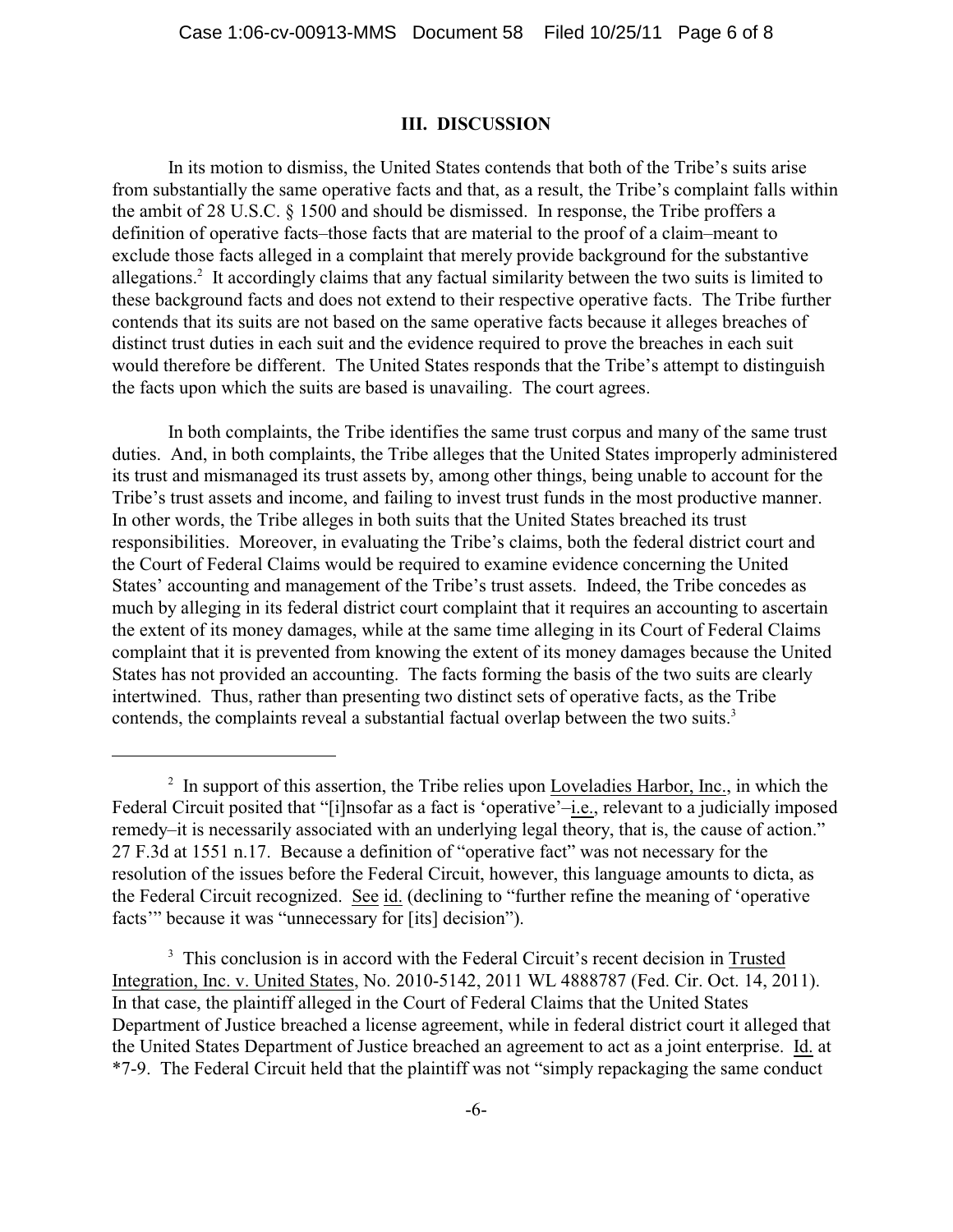The court is not alone in rejecting the jurisdictional arguments advanced by the Tribe. Other judges of the Court of Federal Claims have done so in cases presenting similar factual and procedural circumstances. See Omaha Tribe of Neb. v. United States, No. 06-911L, 2011 WL 4793244 (Fed. Cl. Oct. 7, 2011); Red Cliff Band of Lake Superior Chippewa Indians v. United States, No. 06-923L, slip op. (Fed. Cl. Sept. 19, 2011) (unpublished order); E. Shawnee Tribe of Okla. v. United States, 82 Fed. Cl. 322 (2008), rev'd, 582 F.3d 1306 (Fed. Cir. 2009), vacated, 131 S. Ct. 2872 (2011); Ak-Chin Indian Cmty. v. United States, 80 Fed. Cl. 305 (2008); see also Yankton Sioux Tribe v. United States, 84 Fed. Cl. 225 (2008) (holding, despite the plaintiff's general contention that the operative facts were distinct in each suit, that the plaintiff's federal district court and Court of Federal Claims suits presented substantially the same operative facts), aff'd, No. 2009-5027, 2011 WL 3873846 (Fed. Cir. Sept. 2, 2011) (unpublished decision). And, as the Supreme Court remarked in Tohono O'odham Nation upon holding that the Court of Federal Claims had been correct to conclude that the facts in the plaintiff's federal district court and Court of Federal Claims suits were nearly identical:

The two actions both allege that the United States holds the same assets in trust for the Nation's benefit. They describe almost identical breaches of fiduciary duty–that the United States engaged in self-dealing and imprudent investment, and failed to provide an accurate accounting of the assets held in trust, for example. Indeed, it appears that the Nation could have filed two identical complaints, save the caption and prayer for relief, without changing either suit in any significant respect.

131 S. Ct. at 1731. Such is the case here. Both of the Tribe's suits are "based on substantially the same operative facts," rendering them "for or in respect to the same claim . . . ." Id. Accordingly, because the Tribe's suit in federal district court was pending at the time it filed suit in the Court of Federal Claims, the court must dismiss the Tribe's complaint pursuant to 28 U.S.C. § 1500.

into two distinct legal theories," but instead had "asserted two distinct claims, that involve[d] distinct agreements, whose breaches [gave] rise to distinct damages, and which require[d] distinct proofs." Id. at \*10; accord id. at \*9 (noting that the two agreements were "distinct contracts," that breaches of each agreement required "different conduct," and that "the facts that would give rise to breach of either of these agreements [were] not legally operative for establishing breach of the other"). Unlike the circumstances presented in Trusted Integration, Inc., however, resolution of the Tribe's claims in this court would require consideration of the facts alleged and conduct described in the Tribe's federal district court complaint. In other words, the Tribe has merely taken its allegations of the United States' conduct from its suit in federal district court and repackaged them in its Court of Federal Claims suit.